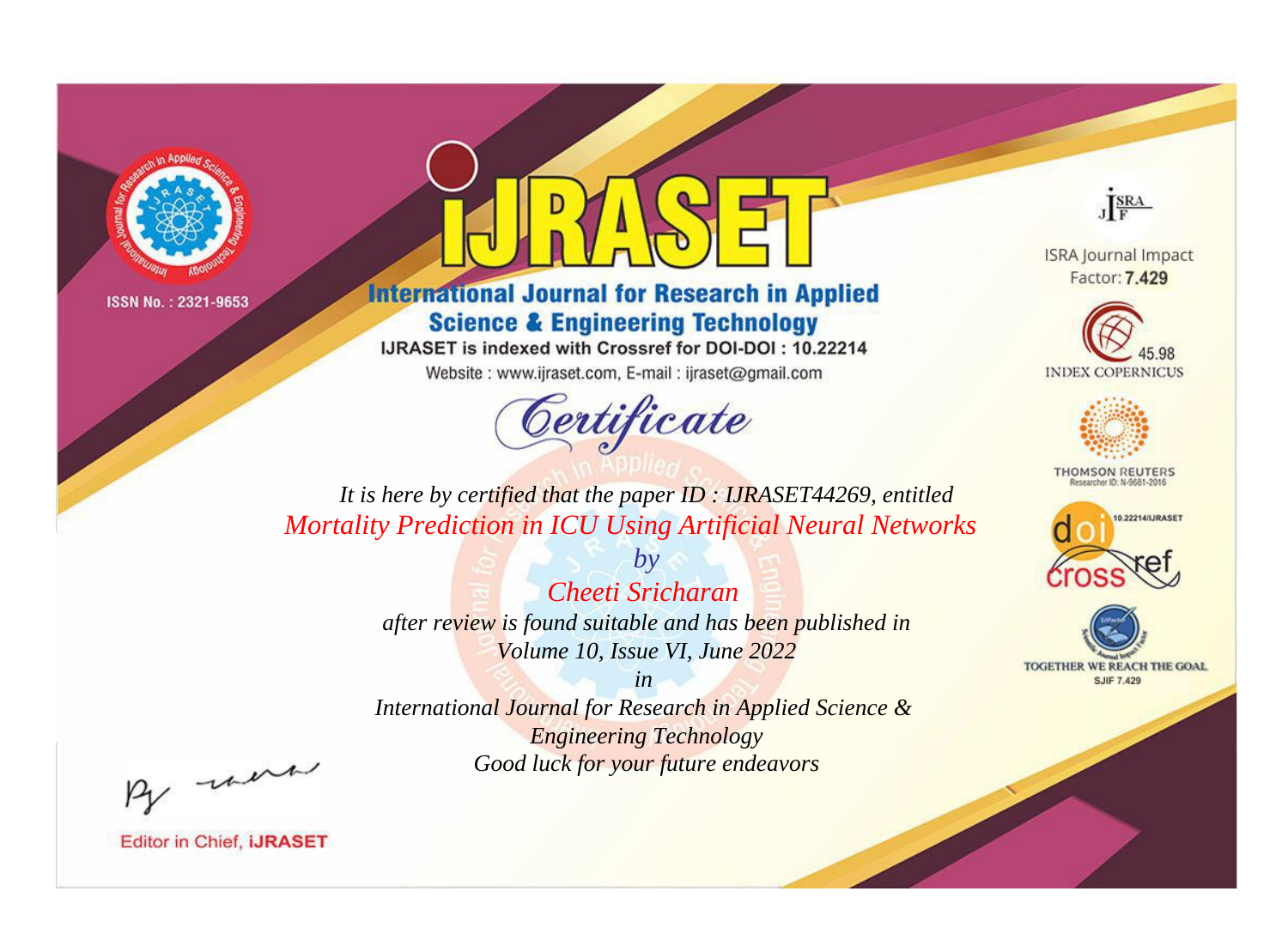



**International Journal for Research in Applied Science & Engineering Technology** 

IJRASET is indexed with Crossref for DOI-DOI: 10.22214

Website: www.ijraset.com, E-mail: ijraset@gmail.com



JERA

**ISRA Journal Impact** Factor: 7.429





**THOMSON REUTERS** 



TOGETHER WE REACH THE GOAL **SJIF 7.429** 

*It is here by certified that the paper ID : IJRASET44269, entitled Mortality Prediction in ICU Using Artificial Neural Networks*

> *by K. Madhu Sudhan after review is found suitable and has been published in Volume 10, Issue VI, June 2022*

> > *in*

*International Journal for Research in Applied Science & Engineering Technology Good luck for your future endeavors*

By morn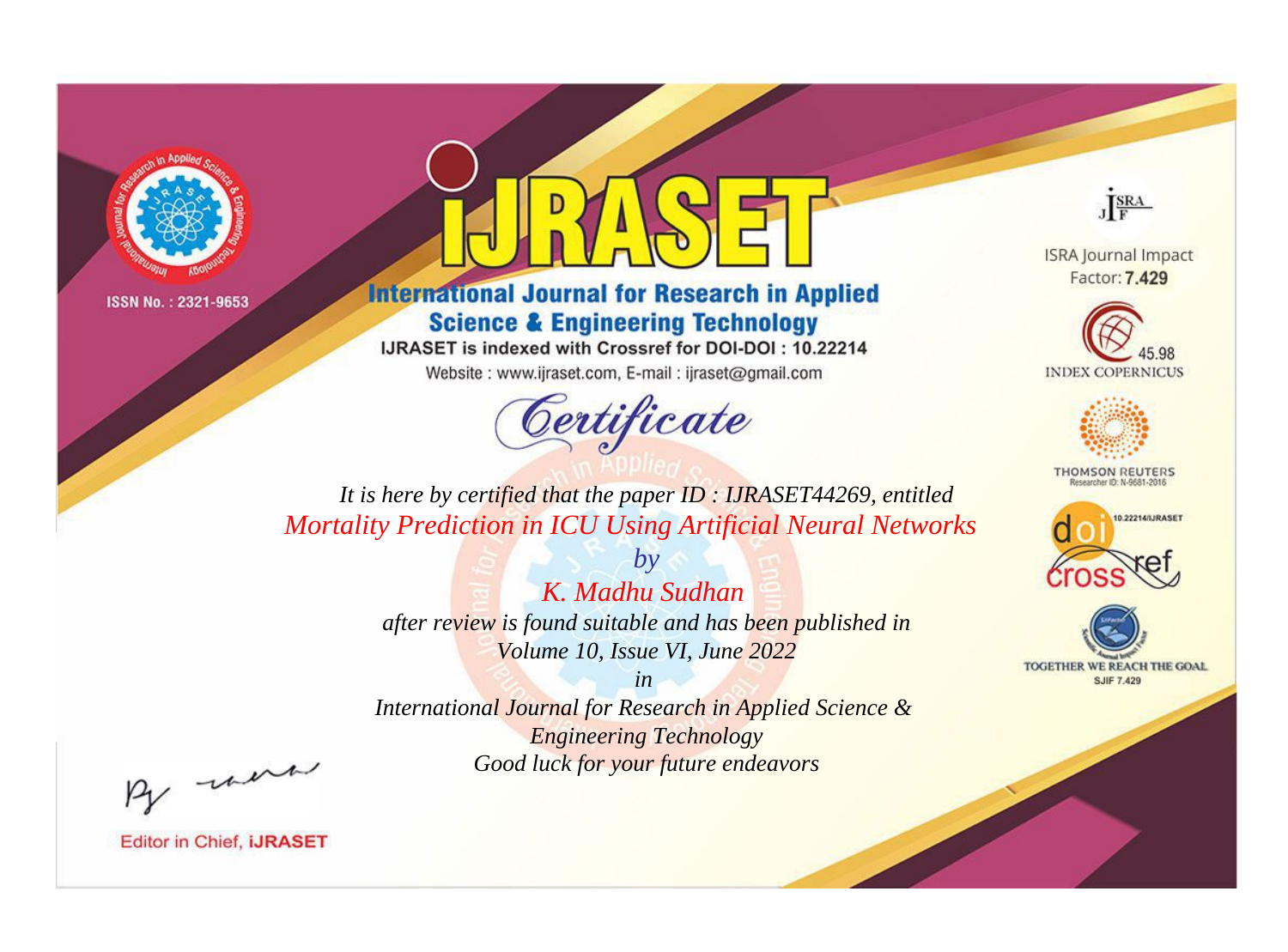

## **International Journal for Research in Applied Science & Engineering Technology**

IJRASET is indexed with Crossref for DOI-DOI: 10.22214

Website: www.ijraset.com, E-mail: ijraset@gmail.com

# Certificate



**ISRA Journal Impact** Factor: 7.429





**THOMSON REUTERS** 



TOGETHER WE REACH THE GOAL **SJIF 7.429** 

*It is here by certified that the paper ID : IJRASET44269, entitled Mortality Prediction in ICU Using Artificial Neural Networks*

> *by Devarapu Sreenivasarao after review is found suitable and has been published in Volume 10, Issue VI, June 2022*

> > *in*

*International Journal for Research in Applied Science & Engineering Technology Good luck for your future endeavors*

By morn